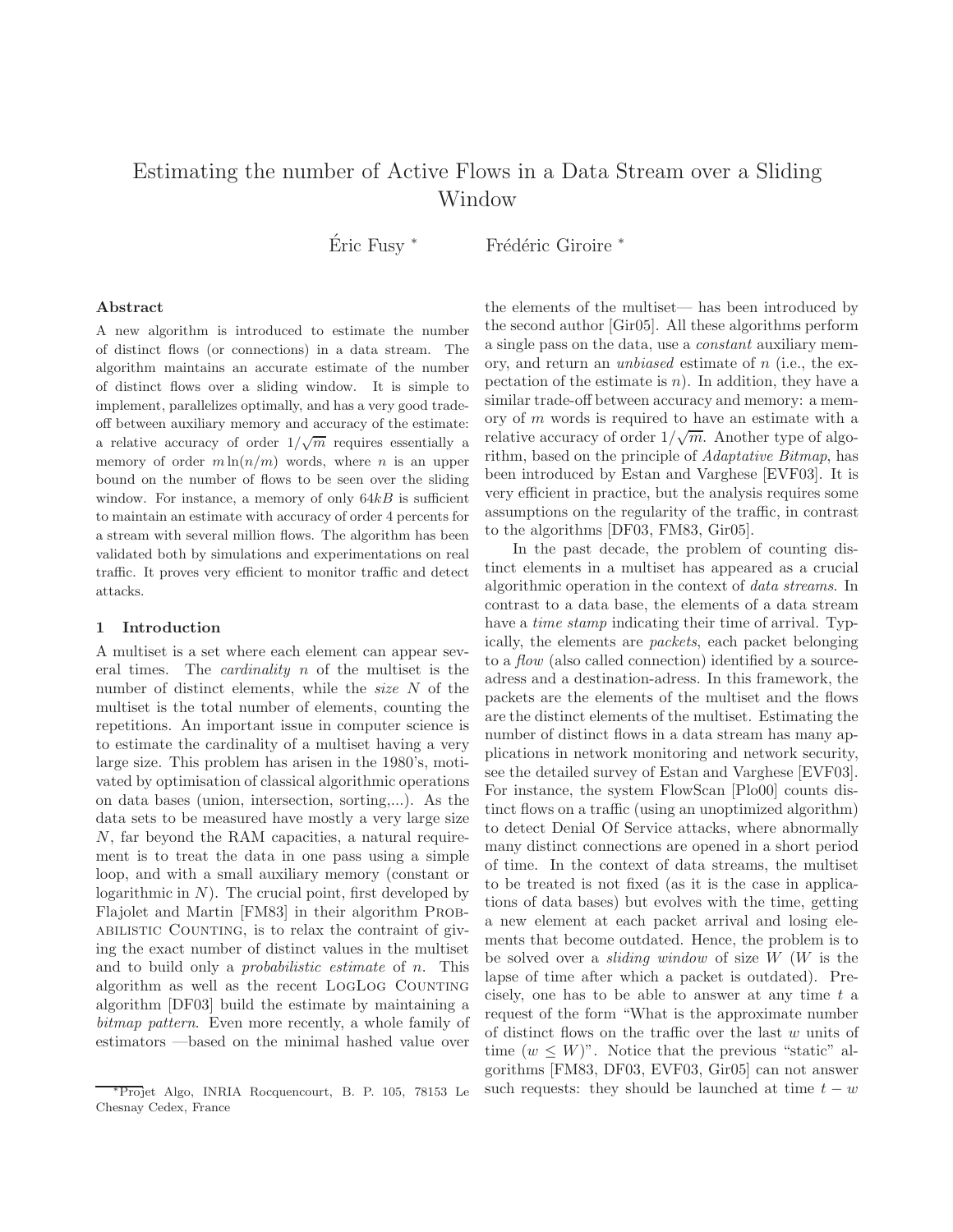and be run until time  $t$ , i.e., they should know a priori at time  $t-w$  that there will be a request w units of time later.

In this article, we develop an efficient algorithm, called SLIDING MINCOUNT, to solve the problem of estimating the cardinality of a multiset over a sliding window. Our algorithm builds upon the "static" algorithm —called MinCount— of [Gir05], where the estimate is based on the minimal hashed value of the elements. The idea is to maintain a list of values that may become a minimum over a future window of time (including the current one). In particular, the current minimum over  $[t - W, t]$  is always in the list at time t, so that the estimate can be calculated a posteriori. The list, called LFPM (for List of Future Possible Minima) is very simple to maintain and surprisingly short: the precise analysis over the whole execution of the algorithm (Theorem 4.1) ensures that its size is logarithmic in the maximal number of distinct flows to be seen over a window of time. The idea of using the minimal hashed value is fruitful, being also exploited by Datar and Muthukrishnan in [DM02] to measure a so-called rarity parameter. Let us mention that it is also possible to make the probabilistic algorithms based on bitmap patterns [DF03, FM83] work with a sliding window. The process is briefly explained in the seminal article of Datar et al [DGIM02]. They obtain the same order of complexity as our algorithm, though no detailed analysis nor experimental results are provided. In contrast, we give a thorough analysis of the required memory. This includes the analysis of the maximal required memory over a long period of time, a relevant question to get sure that there is no chance of overflooding the memory.

In addition, we provide various experimental validations of our algorithm. Simulations with ideal traffic show good agreement between the algorithm behaviour and what the analysis predicts. Using only  $64kB$  of memory, SLIDING MINCOUNT succeeds in estimating the number of distinct flows in a data stream of 5 million elements for a sliding window of one million elements within a precision of 4%. Observations of real traffic reveal that SLIDING MINCOUNT would readily monitor in real time at the rate of several millions of packets per second. Over traces of one day (containing 150 millions of packets), the algorithm detects peaks of the number of connections that are invisible by just looking at the number of packets. This is of first interest to detect Denial of Service attacks as they generate lots of connections with few packets. An automatic detection of unusual traffic can be easily set up by triggering an alarm when the estimate of SLIDING MINCOUNT exceeds a given threshold.

#### 2 Preliminaries

In this section, we present the algorithm Min-Count [Gir05] that estimates the cardinality of a fixed multiset. As our algorithm SLIDING MINCOUNT  $-$  to be presented in Section 3— operates on data streams, we will from now on use the terminology of packets (elements of the multiset) and flows (distinct elements of the multiset), to be defined next.

Definitions. A *flow* is identified by a set of header fields. Such an identifier, shortly called FlowID, is typically a pair <source IP, destination IP>, but can also be of the form <source IP, destination IP, destination Port if the port information is taken into account (e.g. to detect port scans). A packet consists of a header, containing header fields, and a body, containing the information transported. Two packets are said to belong to the same flow if their FlowID is the same. From now on, we assume to have at our disposal a hash function h mapping a FlowID to a real value that "looks like" uniformly distributed in the interval [0, 1] (see the detailed study of Knuth [Knu98]).

Let  $S = (p_1, \ldots, p_N)$  be a set of packets and let  $n$  be the number of distinct flows in  $S$ . Under the assumption on the hashed function  $h$ , and without making any assumption on the nature of the traffic, the set  $(h(p_1), \ldots, h(p_N))$  of hashed packets can be considered as built from  $n$  real values taken independently uniformly at random in [0, 1], and then replicated and permuted in an arbitrary way. Such a set of uniform random values in [0, 1] with arbitrary replications and order of appearance is called an ideal multiset. Thus, Estimating the number of distinct flows in a set of packets without making any assumptions on the traffic amounts to estimating the cardinality of an ideal multiset.

The MinCount algorithm. We present a recently introduced probabilistic algorithm [Gir05] that estimates the number of distinct values in an ideal multiset with a very good trade-off between memory and accuracy. The idea is that the minimum of the values of an ideal multiset does not depend on the replication structure of the data nor on their order of appearance, and gives an indication on the number  $n$  of distinct values of the multiset (basically, the minimum of  $n$  independent uniform values on [0, 1] has more chances of being small if  $n$  is large). The principle is then to build an observable based on the minimum, and to combine it with a stochastic averaging process, as introduced in [FM83], in order to have an accurate estimate of  $n$ . Stochastic averaging consists in simulating the effect of  $m = 2<sup>b</sup>$ experiments on the multiset and then averaging an observable over the  $m$  experiments. The first  $b$  bits of a value x of the multiset are used to direct x to one of  $m$ buckets (the one whose index  $i$ , written in binary base,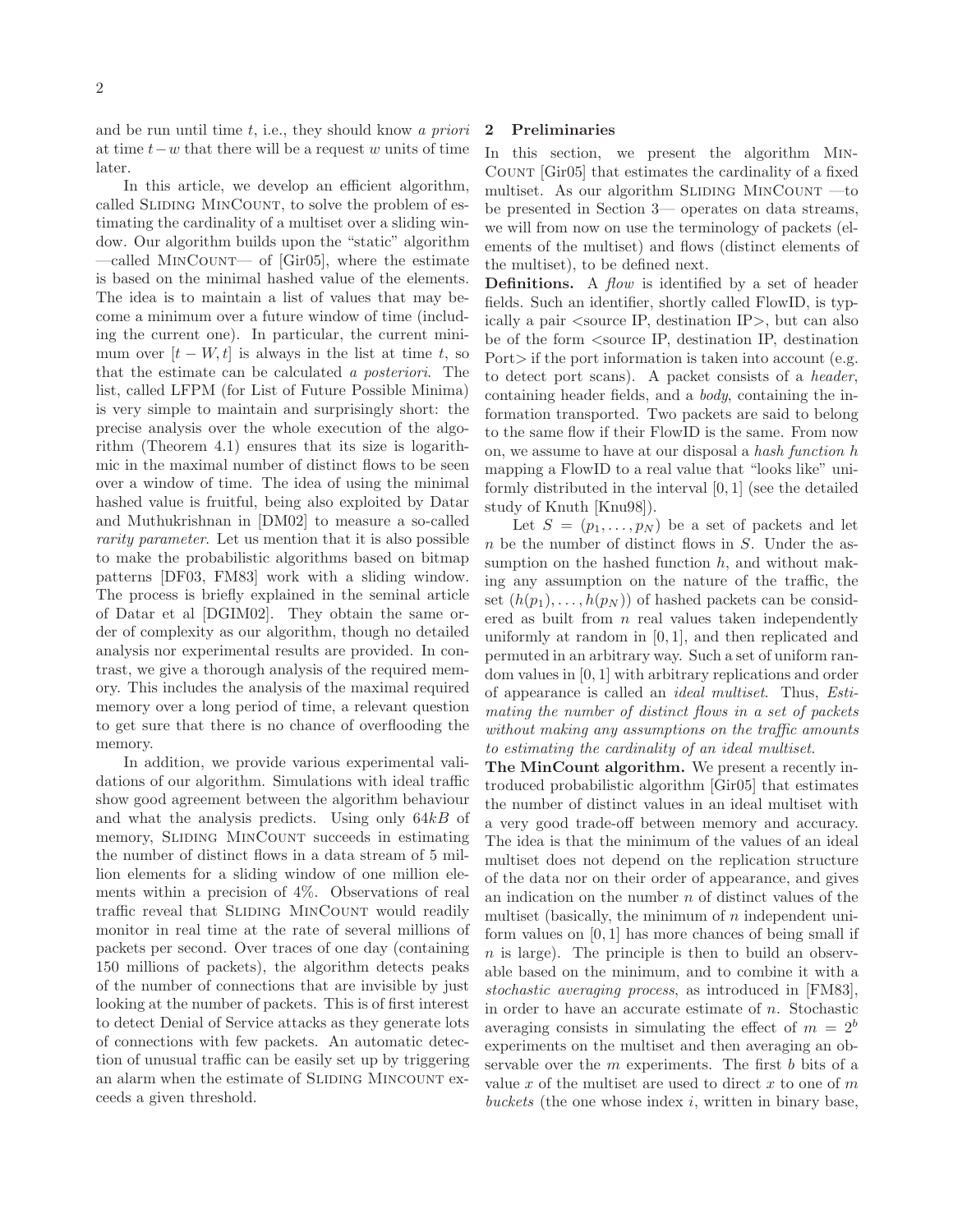**Algorithm** MINCOUNT (with  $m = 2^b$  buckets) Input:  $(p_1, \ldots, p_N)$  a set of packets; Initialize  $M^{(1)}, \ldots, M^{(m)}$  to 0; for  $i$  from  $1$  to  ${\cal N}$  $u_i \leftarrow h(p_i);$  [hash  $p_i$  to a real value in [0, 1]]  $j \leftarrow$  integer corresponding to the first b bits of  $u_i$ ;  $\widetilde{u}_i \leftarrow 2^b u_i - \lfloor 2^b u_i \rfloor; \lfloor \widetilde{u}_i \text{ is } u_i \text{ truncated of its first } b \text{ bits} \rfloor$  $M^{(j)} \leftarrow \min(M^{(j)}, \widetilde{u}_i);$ return  $\xi := m\Gamma(2 - 1/m)^{-m} \exp\left(-\frac{1}{m} \sum_{j=1}^m \ln(M^{(j)})\right)$ as estimate of the number of distinct flows

Figure 1: Pseudo-code of the algorithm MINCOUNT.

corresponds to the b bits), and the value directed to the bucket is the original value  $x$  truncated of its  $b$  first bits (thus this value is also uniform in  $[0, 1]$ ). The algorithm then builds an accurate estimate of the number of distinct values from the minima of the buckets, see Figure 1 for a summary given in pseudo-code.

THEOREM 2.1. (GIROIRE [GIRO5]) Let  $\mathcal I$  be an ideal multiset and let n be the cardinality of  $\mathcal{I}$ . Let  $m = 2^b$  be the number of buckets to be used by the estimate. For  $1 \leq j \leq m$ , let  $M^{(j)}$  be the minimum of the values that are directed to the bucket of index j. Then, writing  $\Gamma$ for Euler's Gamma function, the quantity (2.1)

$$
\xi := m\Gamma(2-1/m)^{-m} \exp\left(-\frac{1}{m}(\ln(M^{(1)}) + \ldots + \ln(M^{(m)})\right)
$$

can be computed with a memory of m words and is an accurate estimate of the cardinality of  $\mathcal I$  in the sense that:

- It is asymptotically unbiased, i.e.,  $\mathbb{E}(\xi) \sim_{n \to \infty} n$ .
- Its relative accuracy, defined as  $\sqrt{\mathbb{V}(\xi)}/\mathbb{E}(\xi)$ , is  $about\ 1.3/\sqrt{m}$ .

## 3 Presentation of the algorithm Sliding MinCount

We have seen in the last section that the number of distinct flows in a fixed set of packets can be accurately estimated with a small auxiliary memory using an estimate that is computed from the minima of the hashed values in each of m buckets. In this section, we build upon this idea to estimate the number of distinct flows over a *sliding window*. What we consider here is not a fixed data set as in Section 2, but a data stream. A data stream is an infinite sequence of packets. In addition, each packet has a timestamp indicating its time of arrival (timestamps are for instance given in traces of routers). Thus, using a hash function  $h$  as in Section 2, a data stream can be formalized as an infinite sequence  $\langle t_k, H_k \rangle_{k \geq 1}$ , where  $t_k$  is the timestamp and

 $H_k$  is the hashed value of the kth arrived packed (thus  $t_k$ ) is increasing). We identify the kth packet with the pair  $\langle t_k, H_k \rangle$ . To maintain an estimate over the sliding window, we also use the stochastic averaging process: the first b bits of  $H_k$  are used to direct the kth packet into one of  $m = 2<sup>b</sup>$  buckets, and then the packet directed into the bucket is  $\langle t_k, H'_k \rangle$  where  $H'_k$  is obtained from  $H_k$  by truncating the first b bits. This process partitions the datastream  $\langle t_k, H_k \rangle$  into m datastreams, one for each bucket. If we are able to maintain the minimum in each bucket, we will also be able to compute the estimate of Theorem 2.1 over a sliding window.

3.1 Maintaining the minimum over a sliding window. The problem of maintaining the minimum of values of a datastream  $\langle t_k, H_k \rangle$  over a sliding window is formulated as follows: given a maximalwindow parameter  $W$ , find a process such that the minimum of values of the stream in a window  $[t - w, t]$ can be found at any time t and for any  $w \leq W$ .

The solution we propose is to maintain a list of packets that may become a minimum in a future window. After completing a first draft of the paper, we have seen in the article of Datar *et al* [DGIM02] that a similar solution is briefly indicated, but without any analysis. We provide a more detailed presentation of the process, with a specific terminology, and analyze the required memory in Section 4.

At time  $t$ , we consider the set of packets of the stream that are in the window  $[t - W, t]$ . We define the minimum packet of the window as the latest arrived packet among the set of packets whose hashed value realizes the minimum over  $[t - W, t]$ . A future possible minimum, shortly called FPM, in the window  $[t - W, t]$ is a packet that may become a minimum packet over a future window of time, without making any assumption on the future traffic. The list containing all future possible minima in the window  $[t - W, t]$  is shortly called the LFPM. In particular, the minimum-packet of the window  $[t - W, t]$  is in the LFPM Observe that, for two packets  $\langle H_k, t_k \rangle$  and  $\langle H_{k'}, t_{k'} \rangle$  over  $[t - W, t]$ , the packet  $\langle H_k, t_k \rangle$  has no chance of becoming a minimum-packet in the future if  $t_k < t_{k'}$ and  $H_k \geq H_{k'}$ . Indeed, in the future, any window containting  $\langle H_k, t_k \rangle$  will also contain  $\langle H_{k'}, t_{k'} \rangle$ , so that  $\langle H_{k'}, t_{k'} \rangle$  will prevent  $\langle H_k, t_k \rangle$  from being the minimum packet. Thus an FPM  $\langle H_k, t_k \rangle$  has to be such that no later arrived packet  $\langle t_{k'}, H_{k'} \rangle$  verifies  $H_{k'} \leq H_k$ ; i.e., an FPM has to be a strict minimum record of the list of packets of the window taken in reverse chronological order. Conversely, if a packet  $\langle H_k, t_k \rangle$  is such a reverse-time strict minimum record over  $[t - W, t]$  and if the traffic is such that no packet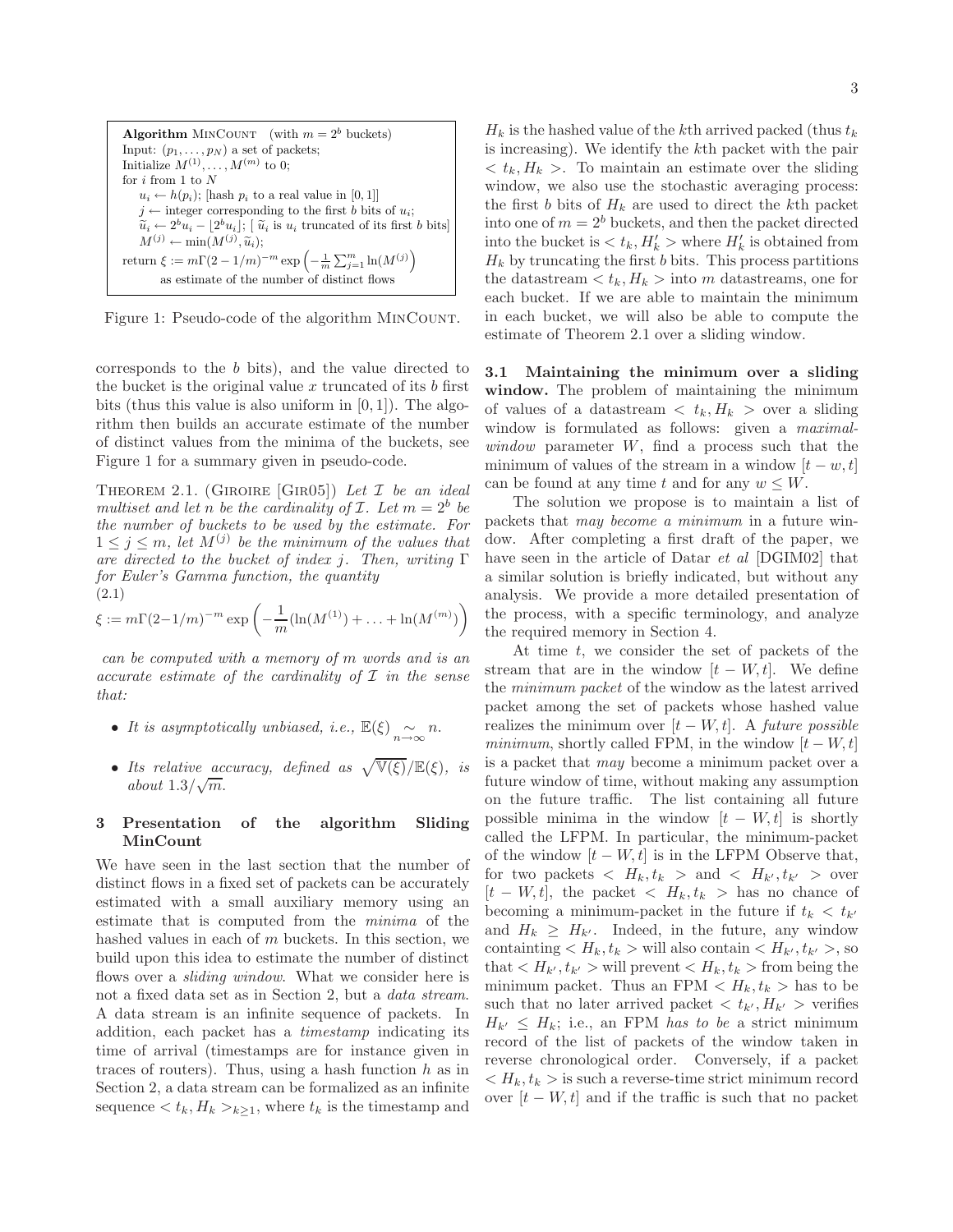

Figure 2: LFPM and minimum records.

| $while(true)$ do                        |
|-----------------------------------------|
| 1) Read packet $(H_k, t_k)$ .           |
| 2) Delete the packets $(H_i, t_i)$ of L |
| with $t_i < t_k - W$ .                  |
| 3) Delete the packets $(H_i, t_i)$ of L |
| with $H_i \geq H_k$ .                   |
| 4) Add $(H_k, t_k)$ at the end of L.    |
| end do                                  |

Figure 3: Loop maintaining the LFPM.

arrives anymore after time t, then the packet  $\langle H_k, t_k \rangle$ will be the minimum packet at time  $t_k + W$ . As a consequence, we have the following characterization of the LFPM, see Figure 2:

FACT 3.1. The LFPM contains the strict minimum records of the list of packets over  $[t - W, t]$  taken in reverse chronological order.

In particular, the elements of the LFPM are strictly increasing from left to right, see Figure 2.

FACT 3.2. If the LFPM can be maintained for a sliding window of length  $W$ , then at any time  $t$  and for any  $w \leq W$ , the minimum packet over the window  $[t-w, t]$ can be extracted from the LFPM: it is the oldest packet of the LFPM whose timestamp is larger than  $t - w$ .

Fact 3.1 and Fact 3.2 make it possible to obtain a simple internal loop to maintain the LFPM over a sliding window of length  $W$ . The internal loop is given in Figure 3: when a packet arrives, the packets that are outdated are deleted in Step 2, and the packets that cease to be future possible minima (due to the arrival of the new packet) are deleted in Step 3. As a consequence, it is easily seen that the following invariant is maintained at each packet arrival:

# FACT 3.3. The list maintained by the internal loop of Figure 3 is the LFPM.

Finally, Fact 3.2 and Fact 3.3 ensure that our internal loop provides a solution to the problem of maintaining the minimum over a sliding window, as formulated a the beginning of Section 3.1. In addition, our solution is optimal in the sense that, to maintain the minimum without making any assumption on the future traffic, one has to have all the FPM's of  $[t-W, t]$  stored at any time t. Indeed, if one of the FPM  $\langle H_k, t_k \rangle$  is missing at a time  $t$  and if the traffic is empty after time t, then  $\langle H_k, t_k \rangle$  will be the unique packet realizing the minimum shortly before time  $t_k + W$ .

The very nice result which we will prove in Section 4 is that the size of the list is surprisingly short: at any time  $t$ , it is of logarithmic order in the number of distinct values over  $[t - W, t]$ . In addition, the length of the LFPM does not fluctuate much over a long period of time.

3.2 The algorithm Sliding MinCount. The algorithm SLIDING MINCOUNT, given in Figure 4, simply combines the method to maintain the minimum of a data stream over a sliding window with the stochastic averaging process used by MinCount. This means that we use  $m = 2<sup>b</sup>$  buckets and split the datastream into  $m$  datastreams, depending on the first  $b$  bits of the hashed value of a packet. For each bucket, we keep the minimum over a sliding window of length  $W$  by maintaining the LFPM associated to the bucket, thanks to the internal loop of Figure 3. Then, when there is a request at a time t asking for an estimate of the number of distinct flows in the last w units of time (with  $w \leq W$ , we extract the minimum over  $[t-w, t]$  from the LFPM of each bucket. We do it in the way indicated by Fact 3.2, i.e., by taking the oldest packet whose timestamp is larger than  $t - w$  in the LFPM of each bucket. From these minima, the same estimate as the one of MinCount is computed. Thus, the estimate returned by SLIDING MINCOUNT is exactly the same as the one that would have been obtained by running  $a$ *priori* the MINCOUNT algorithm from  $t-w$  to t. Hence it has exactly the same accuracy as MinCount, as is recapitulated in Theorem 3.1.

Theorem 3.1. (Accuracy of Sliding MinCount) For any request asking for the number of distinct flows over the last w units of time (with  $w \leq W$ ), the estimate  $\xi$  returned by SLIDING MINCOUNT has a relative accuracy  $\sqrt{\mathbb{V}(\xi)}/\mathbb{E}(\xi)$  about

$$
\approx \frac{1.3}{\sqrt{m}}.
$$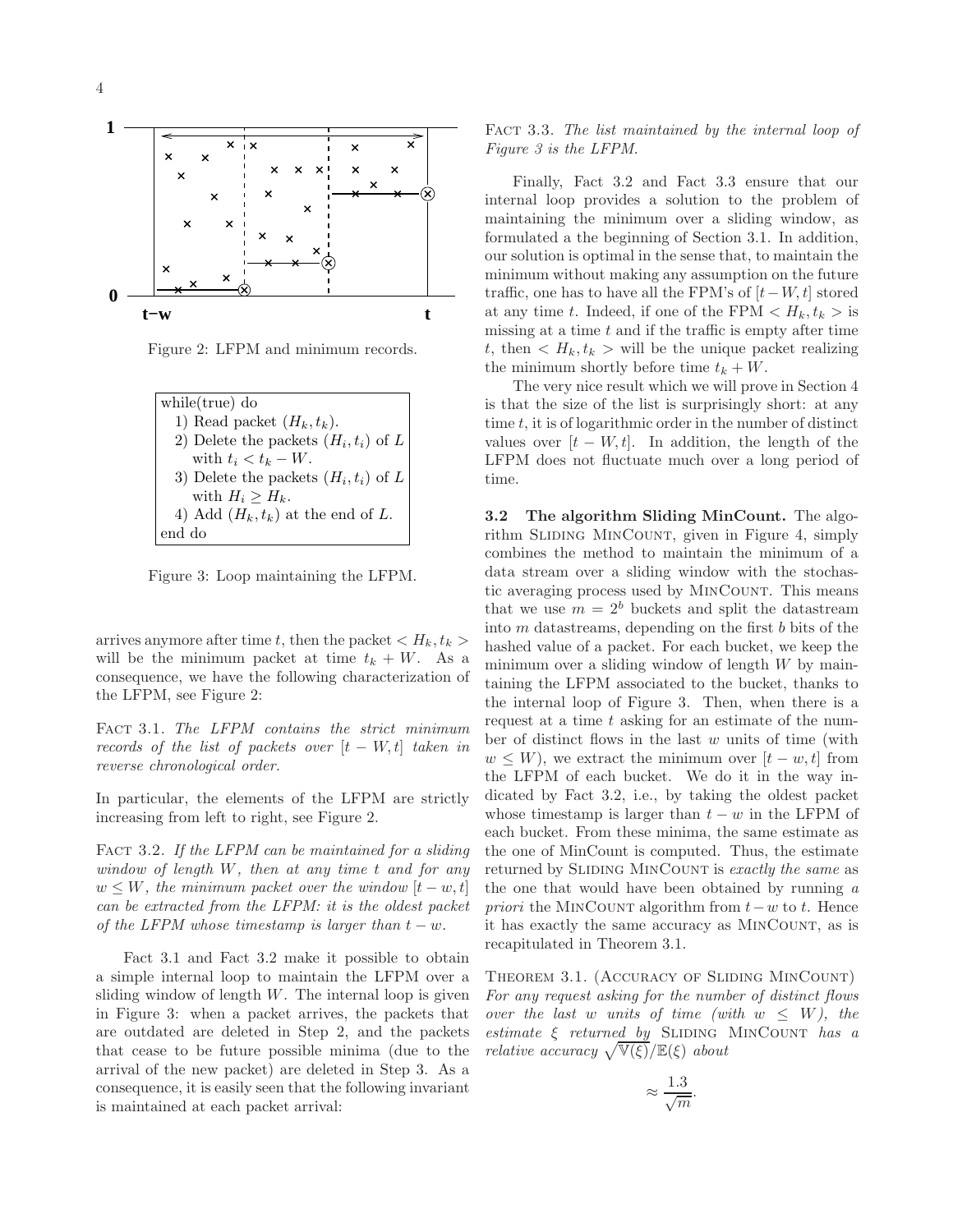INTERNAL LOOP:  $L_1 \leftarrow \emptyset \dots L_{2^b} \leftarrow \emptyset$   $[m = 2^b]$ while(true) do 1) Read packet  $(H_k, t_k)$ . 2)  $j$  ← first b bits of  $H_k$ 3) Truncate  $H_k$  of its first b bits 4) Delete the packets  $(H_i, t_i)$  of  $L_j$ with  $t_i < t_k - W$ . 5) Delete the packets  $(H_i, t_i)$  of  $L_j$ with  $H_i \geq H_k$ . 6) Add  $(H_k, t_k)$  at the end of  $L_i$ . end do

#### REQUEST: Input: "what is approximately the number of distinct flows in the last w units of time?" Answer: for  $j$  from 1 to  $m$  do  $M^{(j)} \leftarrow$  leftmost hashed value of  $L_j$ with timestamp larger than  $t - w$ end for

 $\xi \leftarrow m\Gamma(2-\frac{1}{2})$ 

return  $\xi$ 

Figure 4: The algorithm SLIDING MINCOUNT

 $\frac{1}{m}$  $\big)^{-m}$  exp  $\bigg(-\frac{1}{m}\bigg)$ 

 $\frac{1}{m}\sum_{i=1}^{m}$  $j=1$   $\ln(M^{(j)})$ 

For instance, taking  $m = 2^{10}$  will provide estimates with a precision of order 4 percents.

3.3 Distributivity. An important feature of SLIDing MinCount (as well as the previous "static" algorithms [FM83, DF03, Gir05]) is to be very suitable for parallelization. If the data stream to be measured is split among several routers, each router maintains its own LFPMs from the packets it receives. Then, to answer a request on the number of distinct flows in the whole traffic, each router extracts the minimal hashed values from its own LFPMs and sends them to a central calculator that computes the estimate. Such a situation is encountered very often in practice. For instance, in Backbone Networks, the quantity of traffic is too huge to be concentrated on a single machine, so that the packets arriving to a Point of Presence are distributed among several routers.

3.4 Counting the number of packets with a sliding window. Giving the number of packets in a fixed set is straightforward, using a simple counter. However, answering the same request over a sliding window is more complex, as one should keep in memory

the time of arrival of the packets. With only a slight change of SLIDING MINCOUNT, we can estimate the number of packets of a data stream over a sliding window: instead of hashing the FlowIDs, we hash the timestamps of the packets. As each timestamp is unique, the modified algorithm now estimates the number of packets over a sliding window.

# 4 Analysis of the algorithm

As the accuracy of SLIDING MINCOUNT is the same as MinCount, the main point that remains to be analyzed is the memory. The memory used by SLIDING  $MINCOUNT$  consists of the  $m$  LFPMs (one for each bucket). We first study the probability distribution of the memory at a fixed time  $t$ . Then we analyze the evolution of the size of the LFPM over the time. Indeed, it comes out handy for the implementation to store the LFPMs in arrays instead of lists. To decide which size of array is sufficient to avoid overflooding, it is thus crucial to know the distribution of the maximum of the size of the LFPM over a long period (e.g. one week or even one year). The proofs are given in the appendix.

Study of the memory at a fixed time. We start the analysis by investigating the size of a single LFPM.

LEMMA 4.1. (THE REPETITIONS HAVE NO EFFECT) Over a given window  $[t - W, t]$ , the LFPM is the same as the one built by applying the internal loop of Figure 3 only on the latest arrived packet of each flow.

Proof. All the packets of a flow are hashed to the same value. Thus, a packet that is not the latest in his connection can not be a strict minimum record for the list of packets taken in reverse chronological.

LEMMA 4.2. (FORMULATION ON PERMUTATIONS)  $At$ a given time t, let n be the number of distinct flows over the current window  $[t-W, t]$ . Then, the probability distribution of the size of the LFPM is the same as the distribution of the number of minimum records in a random permutation of size n.

Proof. It follows from corollary 4.1 and from the perfect randomness assumed for the hash function that the LFPM is the same as the one built with  $n$  i.i.d. random variables uniform over [0, 1].

LEMMA 4.3. (SIZE OF A SINGLE LFPM) Let  $L_n$  be the random variable giving the size of a single LFPM at a time t, knowing that the number of distinct flows over  $[t-W, t]$  is equal to n. Then the distribution of  $L_n$ satisfies

(4.2) 
$$
\mathbb{E}[L_n] = H_n
$$
, with  $H_n = \sum_{k=1}^n \frac{1}{k} \sum_{n \to \infty} \ln(n)$ .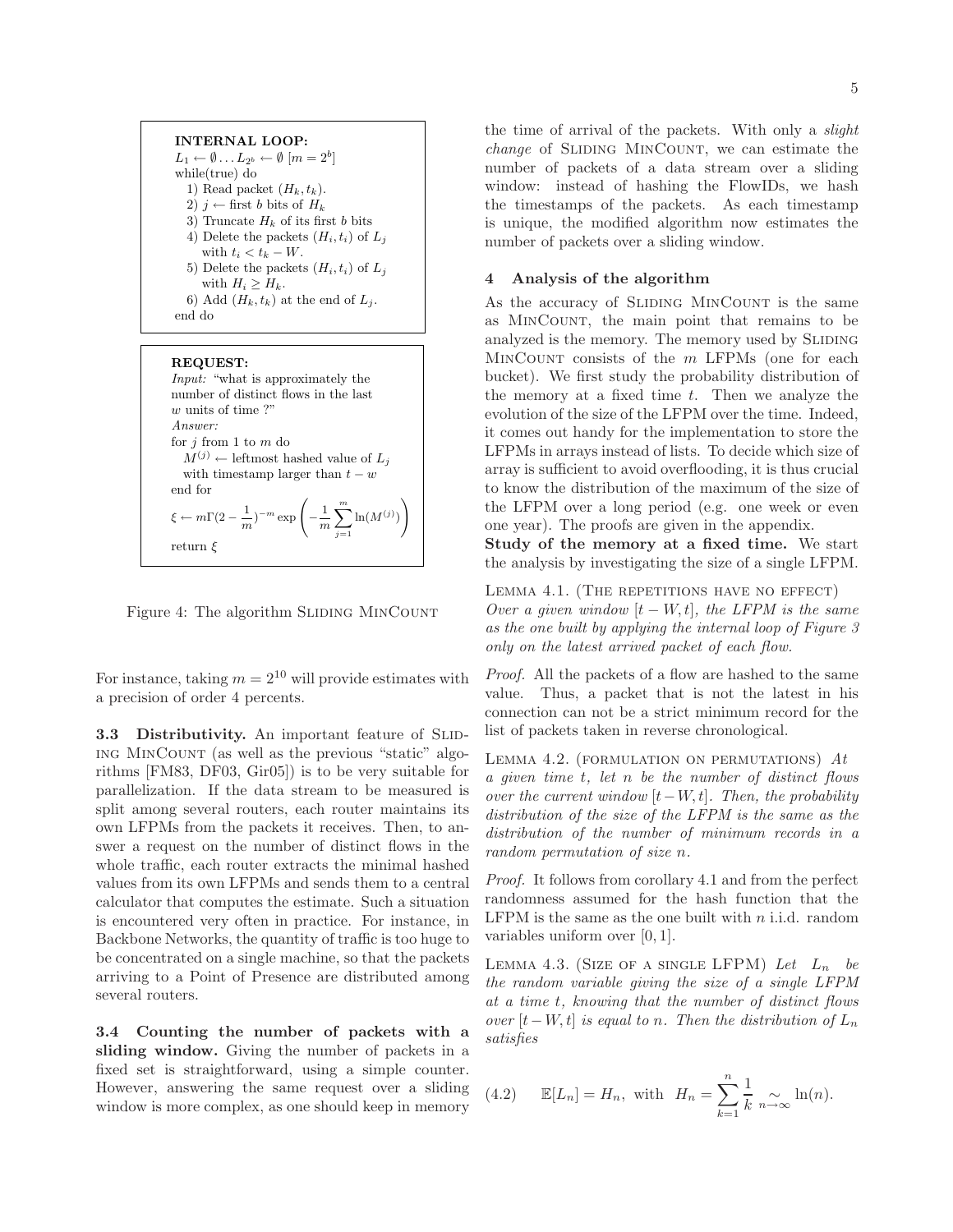(4.3) 
$$
\mathbb{V}[L_n] = H_n - \sum_{k=1}^n \frac{1}{k^2} \sum_{n \to \infty} \ln(n),
$$

Asymptotically in  $n$ ,  $L_n$  is a gaussian law of expectation  $\ln n$  and variance  $\ln n$ , *i.e.*,

(4.4) 
$$
L_n = \lim_{n \to \infty} \ln(n) + \sqrt{\ln(n)} Z, \text{ with } Z \in \mathcal{N}(0, 1).
$$

*Proof.* Lemma 4.2 ensures that the distribution of  $L_n$ is the same as the distribution of the number  $X_n$  of minimum records in a random permutation of size n. The analysis of  $X_n$  is a classical problem in combinatorics, first studied by Goncharov, see [FS, II.6,IX.5]: a concise solution is obtained from the closed form of the characteristic function  $f(u) = \sum_k \mathbb{P}(X_n = k)u^k$  of  $X_n$ ,  $f(u) = \frac{1}{n!}u(u+1)\dots(u+n-1)$ . Then the expectation and variance are extracted using  $\mathbb{E}(X_n) = f'(1)$  and  $V(X_n) = f''(1) + f'(1) - f'(1)^2$ . The asymptotic gaussian distribution is obtained by rescaling  $X_n$  around its mean and contracted by a factor  $\sqrt{\mathbb{V}(X_n)}$ , and proving that the rescaled characteristic function converges to the characteristic function of a standard gaussian law.

From the study of the size of a single LFPM, we can analyze the memory required by SLIDING MINCOUNT, which is the sum of the sizes of the LFPMs of the  $m$ buckets.

LEMMA 4.4. (TOTAL SIZE OF THE  $m$  LFPMs) Let  $L_n^{\text{tot}}$  be the random variable giving, at time t, the sums of the sizes of the m LFPMss (one for each bucket), knowing that the number of distinct flows over  $[t-W, t]$ is equal to n. Then the distribution of  $L_n^{\text{tot}}$  satisfies

(4.5) 
$$
\mathbb{E}[L_n^{\text{tot}}] \underset{n \to \infty}{\sim} m H_{\lfloor n/m \rfloor} \underset{n \to \infty}{\sim} m \ln(n/m),
$$

(4.6) 
$$
\mathbb{V}[L_n^{\text{tot}}] \underset{n \to \infty}{\sim} m \ln(n/m),
$$

Asymptotically in n,  $L_n^{\text{tot}}$  is a gaussian law of expectation  $m \ln(n/m)$  and variance  $m \ln(n/m)$ , i.e., (4.7)  $L_n^{\text{tot}} = m \ln(n/m) + \sqrt{m \ln(n/m)} Z$ , with  $Z \in \mathcal{N}(0, 1)$ .

*Proof.* Asymptotically in  $n$ , the number of flows falling in each of the m buckets is equal to  $n/m$ , up to fluctuations of order  $\sqrt{n/m}$ . Thus, the calculations are still valid (but much more simple) by stating that, at the first order, the number of distinct flows falling in each bucket is equal to  $\lfloor n/m \rfloor$ . In this equirepartition calculation model,  $L_n^{\text{tot}}$  is the sum of m i.i.d. random variables that

are each the size of an LFPM built from  $\lfloor n/m \rfloor$  distinct values. According to Lemma 4.3, the distribution of the size of such an LFPM is, asymptotically in  $n$ , equal to  $\ln(n/m) + \sqrt{\ln(n/m)}Z$ , where Z is a Gaussian normal law. Thus the distribution of  $L^{\text{tot}}$  is, asymptotically in *n*, equal to  $m \ln(n/m) + \sqrt{\ln(n/m)} \sum_{i=1}^{m} Z_i$ , where the  $Z_i$  are m i.i.d. normal gaussian laws. Finally, it is well known that the sum of  $m$  i.i.d. normal gaussian laws has the same distribution as  $\sqrt{m}Z$ , where Z is a normal gaussian law.

PROPOSITION 4.1. (MEMORY AT A FIXED TIME) Let  $n_{\text{max}}$  be an upper bound on the number of distinct flows to be observed over a window of length W. Then, at time  $t$ , the memory used by SLIDING MINCOUNT is of order  $m \ln(n/m) (\ln_2(n_{\text{max}}/m) + \ln_2(W))$ , where  $m = 2<sup>b</sup>$  is the number of buckets used by SLIDING MinCount and n is the number of distinct flows in the window  $[t - W, t]$ .

Proof. First, Lemma 4.4 ensures that the sum of the lengths of the LFPMs is of order  $m \ln(n/m)$ . Each element of an LFPM is a packet consisting of a hashed value truncated of its first b bits. As we have seen in Section 2, the hash function has to map a FlowID to a bit string of length a little more than  $\ln_2(n_{\text{max}})$  in order to avoid collisions. Moreover, as the packets are outdated after W units of time, the timestamps can be stored on  $\ln_2(W)$  bits.

# Study of the maximal required memory over a long running time.

In this section, we investigate on the maximum of the total size  $L^{\text{tot}}$  of the LFPMs over a long running time of SLIDING MINCOUNT. Indeed, even if  $L^{\text{tot}}$  is small at a fixed time —of order  $m \ln(n/m)$ — it could happen that, over a very long running time,  $L^{\text{tot}}$  has a high peak at some time. As we prove next, this situation does not arise. What happens is that  $L^{\text{tot}}$  fluctuates rapidly from one packet to a few packets later, but these fluctuations are small and *remain small* even over a very long running time of SLIDING MINCOUNT.

Theorem 4.1. (Memory over whole execution) Let  $n_{\text{max}}$  be an upper bound on the number of distinct flows to be observed over a window of length W. Consider a long but finite datastream, with S packets  $(S \gg 1)$ , on which the internal loop of SLIDING MinCount is applied. Then the maximal value taken by the sum  $L^{\text{tot}}$  of the sizes of the m LFPMs is of order at most

$$
m \ln(n_{\max}/m) + \sqrt{m \ln(n_{\max}/m) 2 \ln(S)},
$$

i.e., with very high probability, it will never be larger than this value up to a few units. As a consequence, the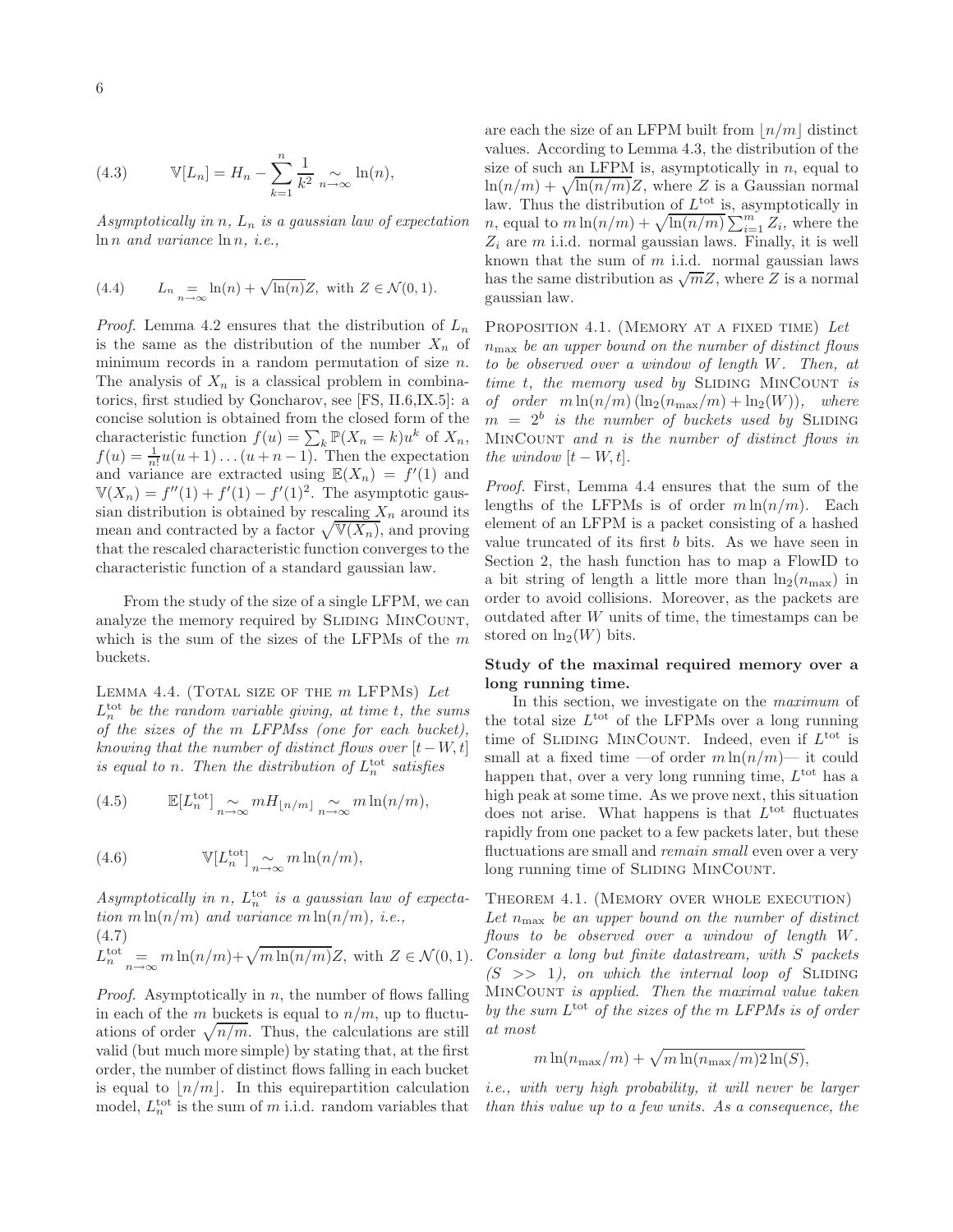maximal memory used by SLIDING MINCOUNT over its execution is of order at most

$$
\left(m\ln(n_m) + \sqrt{m\ln(n_m)2\ln(S)}\right) (\ln_2(n_m) + \ln_2(W)),
$$
  
where  $n_m := n_{\max}/m$ .

Proof. Proposition 4.4 ensures that, at each arrival of a packet  $\langle H_k, t_k \rangle$ , the distribution of the sum of the sizes of the  $m$  LFPMs is close to the distribution of  $\ln(n/m) + \sqrt{m \ln(n/m)}Z$ , where *n* is the number of distinct flows in  $[t_k - W, t_k]$  and Z is a normal law. As there are  $S$  packets in the data streams, bounding the maximum of  $L^{\text{tot}}$  over the data stream amounts to bounding the maximum of S normal laws. This last task is readily carried out, based on the fact that the tail of a normal law decays very fast: for  $x \geq 1$ ,  $\mathbb{P}(Z \geq 1)$  $(x) \leq e^{-x^2/2}$ . Thus, for S normal laws  $N_1, \ldots, N_S$ , we have the simple formula

$$
\mathbb{P}(\max(Z_1,\ldots,Z_S)\geq x) = \mathbb{P}((Z_1\geq x)\cup\ldots\cup(Z_S\geq x))
$$
  

$$
\leq S \cdot \mathbb{P}(Z\geq x) \leq Se^{-x^2/2}.
$$

As a consequence, the probability that the maximum is larger than  $x$  decays very fast toward  $0$  when  $x$  gets larger than  $\sqrt{2\ln(S)}$ .

As we see, the maximal fluctuation over a whole data stream with S packets is only  $\sqrt{2 \ln S}$  times the typical fluctuation at fixed time, of order  $\sqrt{m \ln(n/m)}$ . As the fonction  $S \to \sqrt{2 \ln S}$  grows extremely slowly, the maximal fluctuation of the total size of the LFPMs will be small even for very long running times. For instance, a running time of several years instead of one hour will have little effect on the maximal auxiliary memory used by SLIDING MINCOUNT.

## 5 Validation and Experimentations on real traffic

Validation by simulations. At first, we validate SLIDING MINCOUNT with *ideal traffic*: the packets arrive at a constant rate and all belong to distinct connections. We simulate a data stream of 5 millions packets and ask the algorithm, every 100 read packets, for an estimate of the number of distinct flows seen in a window of 1 M packets. Figure 5 (left) shows these estimates and Figure 5 (right) the memory used by the algorithm (corresponding to the number of elements in all LFPMs). The algorithm estimates the number of connections with no bias and the experimental standard error is within the expected value of  $4\%$  (for  $m =$ 2 <sup>10</sup>) with few excursions to 6%. Same remark for the size of the LFPMs. Observe that the evolution of the memory is burstier than the evolution of the estimate. Indeed, the LFPMs change at each packet

arrival while the estimate is modified only when the minimal hashed value changes. Results of the tables of Figure 6 correspond to simulations for different values of  $m$  (the number of buckets) with two different windows (100,000 packets for the left figure and 1M packets for the right figure). They show good agreement between the algorithm behaviour and what is predicted by the analysis.  $L_{tot}$ , the average of the total size of the LFPMs over the execution, is very close to its expected value  $mH_{\lfloor n/m\rfloor}$ .  $L_{max}$ , the maximal value of the total size of the LFPMs over the execution, is close to the mean size, validating the fact that a long running time has little effect on the maximal auxiliary memory used by SLIDING MINCOUNT. We also see that the experimental standard error (Stderr) is close to its expected value (≈ 1.3/ $\sqrt{m}$ ). It decreases by a factor of 2 when we use 4 times more memory, as predicted by the analysis. The algorithm succeeds in estimating the number of connections within  $4\%$  percents using only  $64kB$  (the LFPMs have less than 8,000 elements with a 32 bit timestamp and a 32 bit hashed value).

Traffic Analysis. We captured traces of packets arriving at a gate router of the campus of INRIA in Rocquencourt. This traffic is an aggregate of the activity of 400 computers and has a typical rate of 150 millions packets per day. The analysis of two traces is presented here: Trace A corresponds to the traffic of monday April  $3^{rd}$  and Trace B to the one of sunday April  $2^{nd}$ . The algorithm is very fast: the one-day traces are treated in three minutes with a CPU of 1 GHz (1M packets per second) even with a non optimized implementation. Hence, it would face no problem for real-time monitoring of such traffics. Figure 7 shows the estimates given every second by SLIDING MINCOUNT for two different windows: one hour (bottom) and one minute (top). With the sliding window of one hour, we see that the traffic of monday (left) has a shape very different from the one of sunday (right). We are able to distinguish peaks of activity corresponding to backups of data that take place during the night (at 2 am and 6:30 am for Trace A) as well as the working hours. With the sliding window of one minute, we see that, in fact, these evolutions are mostly caused by very sharp peaks, in the scale of the minute.

Figure 8 gives the comparison between the number of distinct connections (Figure 8 left) and the number of packets (Figure 8 right) over a sliding window of one hour using Trace A, see Section 3.4 for the methodology to estimate the number of packets. The number of packets for one hour ranges between 3 millions and 12 millions and in average a connection has 30 packets. Note that the number of connections may increase a lot even when the number of packets remains almost constant (for example, observe the traffic between 20,000s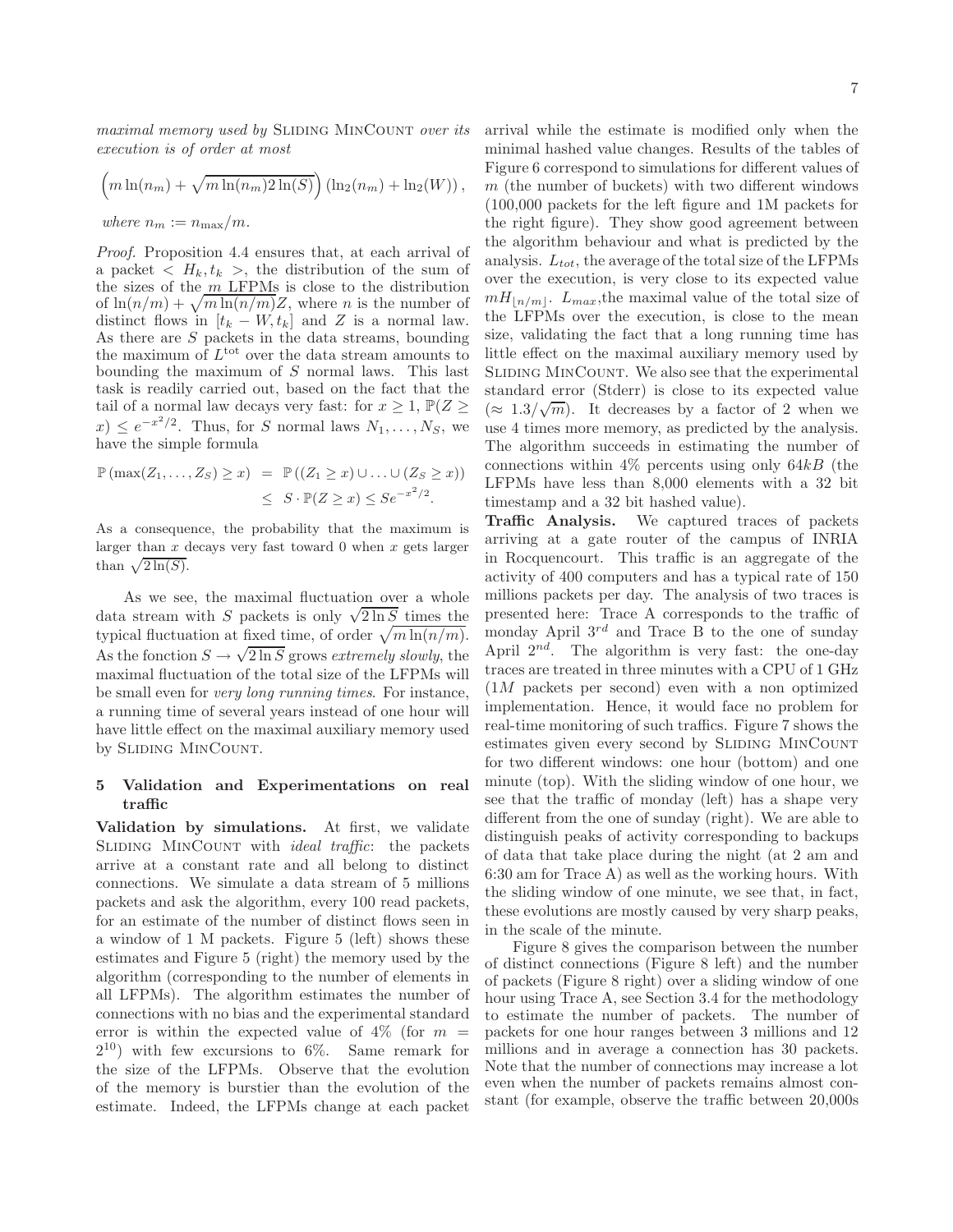

Figure 5: Behaviour of SLIDING MINCOUNT during a simulation on an ideal traffic of 5 million elements, with a window of one million elements. The left figure shows the estimates given every second by Sliding MinCount. The right figure gives the memory used by the algorithm during the execution  $(m = 2^{10})$ .

| $\log_2 m$       |       |      |      | 10   |
|------------------|-------|------|------|------|
| $mH_{\vert n/m}$ | 149   | 508  | 1676 | 5288 |
| Ltot             | 148.9 | 507  | 1676 | 5293 |
| Lmax             | 199   | 605  | 1815 | 5503 |
| $1.3/\sqrt{m}$   | 0.32  | 0.16 | 0.08 | 0.04 |
| StdErr           | 0.32  | 0.14 | 0.09 | 0.03 |

Figure 6: The average memory and precision of SLIDING MINCOUNT for a data stream of 5 millions packets of ideal traffic, with a window of 100,000 connections (right) and a window of one million connections (left) for different values of the number m of buckets.

and 28,000s). This confirms the fact that counting the number of distinct connections gives more informations than the number of packets. As stated in the introduction, this has important applications in network monitoring (e.g., detection of Denial of Service attacks).

Acknowledgements The authors would like to thank Philippe Flajolet for interesting and helpful discussions, as well as Denis Joiret and André Balsa for their precious help to obtain traffic traces.

#### References

- [DF03] M. Durand and P. Flajolet. Loglog counting of large cardinalities. In Proceedings of the European Symposium on Algorithms, 2003.
- [DGIM02] M. Datar, A. Gionis, P. Indyk, and R. Motwani. Maintaining stream statistics over sliding windows. SIAM J. Comput., 31(6):1794–1813, 2002.
- [DM02] Mayur Datar and S. Muthukrishnan. Estimating rarity and similarity over data stream windows. In ESA '02: Proceedings of the 10th Annual European Symposium on Algorithms, pages 323–334, London, UK, 2002. Springer-Verlag.
- [EVF03] C. Estan, G. Varghese, and M. Fisk. Bitmap algorithms for counting active flows on high speed links. In Technical Report CS2003-0738, UCSE, Mars 2003.
- [FM83] P. Flajolet and P. N. Martin. Probabilistic counting. In Proceedings of the 24th Annual Symposium on Foundations of Computer Science, pages 76–82. IEEE Computer Society Press, 1983.
- [FS] P. Flajolet and R. Sedgewick. Analytic combinatorics. Available electronically. Preliminary version of the forthcoming book.
- [Gir05] F. Giroire. Order Statistics and Estimating Cardinalities of Massive Datasets. In Proceedings of Discrete Mathematics and Theoretical Computer Science, 2005.
- [Knu98] D. E. Knuth. The Art of Computer Programming, Volume III: Sorting and Searching, 2nd edition, volume 3. Addison-Wesley, 1998.
- [Plo00] D. Plonka. Flowscan: A network traffic flow reporting and visualization tool. In USENIX LISA, pages 305–317, 2000.